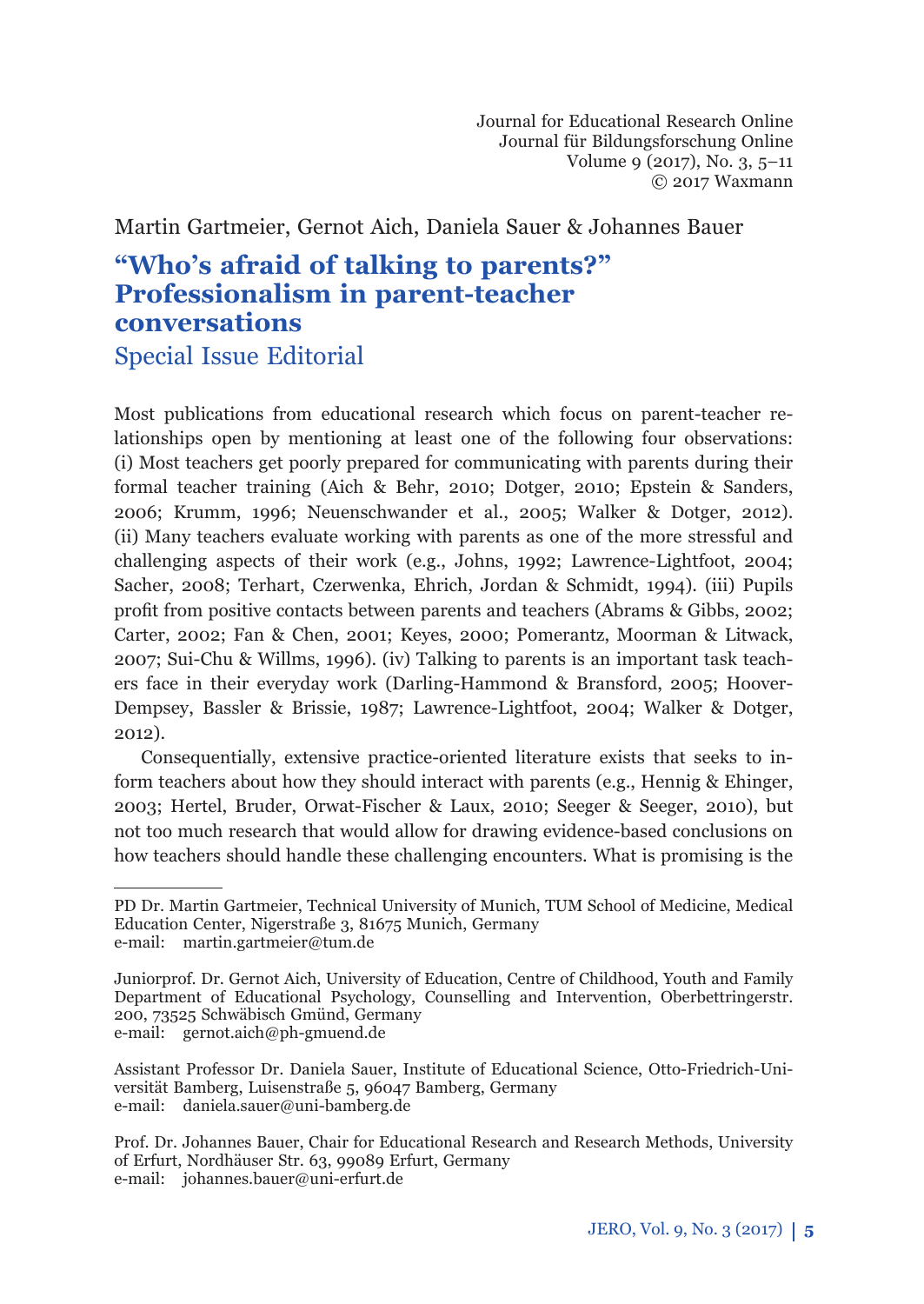#### Martin Gartmeier, Gernot Aich, Daniela Sauer & Johannes Bauer

recent advent of research on training programs which seek to improve (becoming) teachers' skills of talking to parents (Aich & Behr, 2010; Walker & Dotger, 2012; Gartmeier et al., 2015; Hertel, 2009). So, studying the issue of professionalism in teacher-parent conversations is an important, yet challenging goal for educational research. This special issue features current research that aims at improving this situation. In order to underline the relevance of the subject in focus, this introductory chapter illustrates why encounters between teachers and parents are so challenging and difficult. Our main point here is that teachers and parents differ in many respects which, in our view, group around three important areas: First, their relationship to the child in focus. Second, their scope of responsibility for this child and, third, their role and position in the educational system (Katz, 1984; Keyes, 2000). These three areas are described in the following.

### **Area 1: Relationship to the child**

Parents and teachers differ in the relationship to the child they talk about when they meet and engage into exchange. We argue that these differences relate to two aspects (or sub-dimensions):

Firstly, parents are emotionally attached to their child to a much higher degree than it (usually) is the case for the teacher. For teachers, it is important to maintain an appropriate professional distance to the children they teach (Sacher, 2008), which has been described as *detached concern* (Maslach & Pines, 1977). At first sight, this situation could lead to the assumption that parents act more impulsively and spontaneously in teacher parent encounters. However, as Pillet-Shore (2014) shows, many parents are eager to meet teachers at eye level. This means, they tend to stress the rational and concerned aspect of their role and hide their emotional attachment to the child in order not to lose their credibility when talking to teachers (cf. also Kotthoff, 2012).

Secondly, most parents very strongly identify with their children (Katz, 1984). This notion is underlined by current reports on highly involved, so called *helicopter parents* (Shoup, Gonyea & Kuh, 2009; Wilhelm, Esdar & Wild, 2014). Teachers, on the other hand, normally have lower identification with the particular pupil. This is because they regard a pupil primarily as part of a larger group (i.e., a class) they are responsible for. Current research investigates the professional vision of teachers, e.g. with respect to classroom instruction (Seidel, Blomberg & Stürmer, 2010). It is very plausible that teachers also develop professional vision with regard to particular students in the sense of a diagnostic competency (Schrader, 2013). So, unlike parents, teachers view children in more standardized ways as part of a larger group of individuals (i.e., the class) that all receive the same treatment (i.e., the lessons) and are evaluated on a regular basis in more or less standardized ways (i.e., through tests).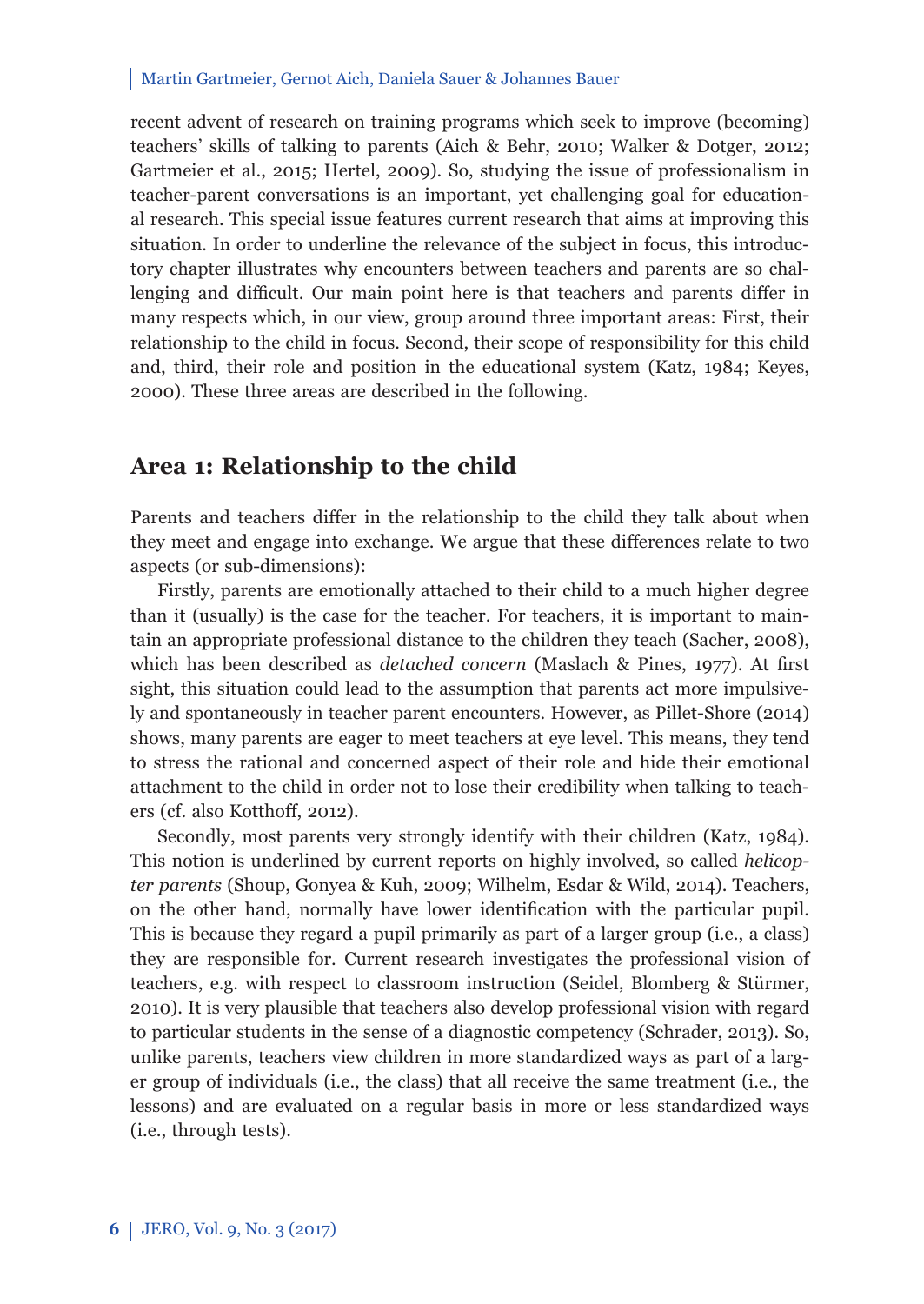# **Area 2: Scope of responsibility for the child**

Parents are broadly responsible for their children: "There is nothing about the child that is not the parents' business" (Katz, 1984, p. 7). This means, parents have to cover multiple roles, and be educators, breadwinners, counselors, private teachers, organisers of recreational activities etc. Besides, the period of time during which the parents bear these responsibilities for their child is not limited in a clear way: Many parents do not abandon their caring role throughout their whole life. In contrast, Keyes (2000) argues that teachers adopt a less emotional role that is characterized by higher objectivity and rationality. In terms of responsibility, this means that the teacher is responsible for instructing the child, mostly in one particular subject area and for a limited period of time (e.g. one school year). Compared to parents, the teacher has only very narrow and limited responsibility towards the child.

## **Area 3: Role in the school-system**

Most parents are laypersons in the pedagogical field. However, they know their own child very well and have raised, accompanied and taught it over many years. In contrast, teachers are certified professionals (e.g., Zlatkin-Troitschanskaia, Beck, Sembill, Nickolaus & Mulder, 2009) in the provision and organization of school-related instruction. This means, in all questions related to didactics, to subject-matter, and to learning and instruction at school, they mostly have superior knowledge and competencies than parents (Krumm, 1991; Ulich, 1993).

Besides, parents could be described as *affected outsiders* of the school system: The way in which this system works and the quality it provides are highly relevant for them; yet, they can only observe the system from the position of outsiders or take part as peripheral participants. Teachers, on the other hand, are *responsible insiders* in the school system. This means, they have a strong position in this system and are responsible for the work they do within it. On the other hand, teachers themselves to not create the rules and regulations inherent in the school system. This means, they might see themselves as being "victims" of regulations and high demands and as having very limited degrees of freedom in their daily work. Summing up, it seems safe to say that teachers have a stronger position in the school system than parents do.

### **Summary and consequences**

Taken together, it can be said that parents have a close and highly emotional relationship to their child for which they are broadly responsible. Still, they have rather low school-related expertise and a weaker position in the school system than teach-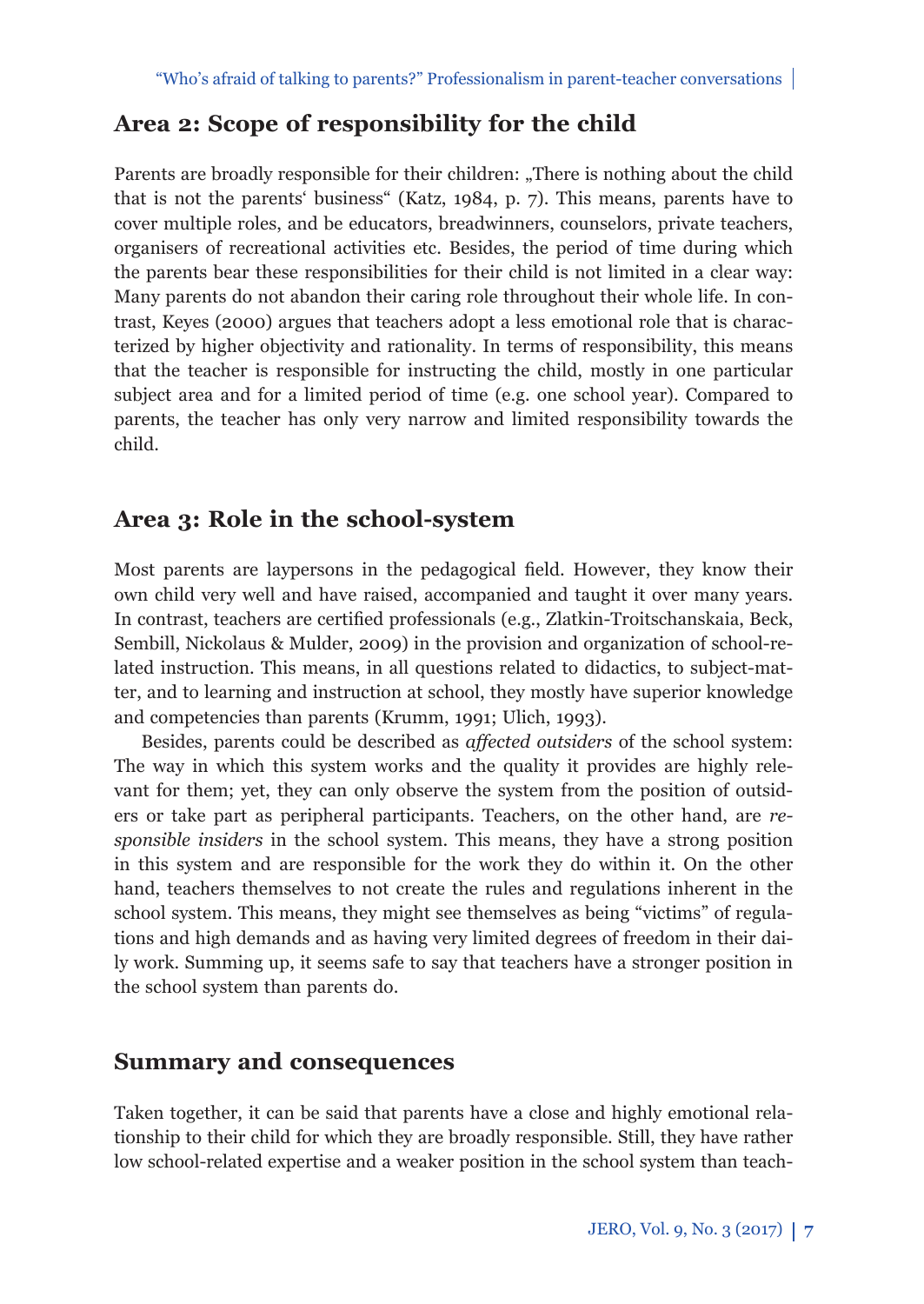#### Martin Gartmeier, Gernot Aich, Daniela Sauer & Johannes Bauer

ers. In contrast, teachers have a more detached and less emotional relationship to the child in question, for which they have narrow and limited responsibility. Unlike parents, however, they have a strong position in the school system they are experts for. Besides, they are certified professionals in matters of organizing instruction. In brief, parents are high in affect and low in systemic influence, whereas teachers are the more powerful participants in parent teacher meetings and possess a more detached and objective view on the child in focus.

These basic conditions can be seen as a framework helpful to understand challenges and pitfalls of parent-teacher conversations: Of course, most parent-teacher meetings take place at school. This means that parents – who mostly go into conversations with teachers as the weaker, but more emotionally involved party – meet teachers on their terrain, need to understand their language and be(come) familiar with the terms and regulations of school as a complex, maybe sometimes irrational, administrative system. Moreover, despite teachers are professionals in learning and instruction at school, they (mostly) are anything but professionals in the very business of talking to and counseling parents (Hertel, 2009; Sauer, 2015). Besides being less well educated than professional counsellors, they face a much more challenging task: This is because as they teach a child in question, they mostly are part of any problems that they negotiate with parents. For example, if a child's grades are disappointing, the reason might well be the way the very teacher provides instruction. So, even if teachers are highly professionalized counsellors, they act under more difficult circumstances and cannot adopt a perfectly neutral role like "real" counsellors because they also have to justify their own courses of action (Ulich, 1993).

Further, as parents seem to become more and more demanding (Shoup et al., 2009; Wilhelm et al., 2014), they might urge teachers to give them advice and propose solutions to school-related problems (Gartmeier, Gebhardt & Dotger, 2016). For teachers, this is an attractive role as they can demonstrate their competence and be more in control of the conversation. However, giving advice is a very problematic behavior: Quickly suggested solutions might miss the actual core of a problem and not fit into the everyday life of parents and pupils. Hence, chances are rather low that such solutions actually lead to improve complex and problematic situations.

Summing up, we hope it has become clear that establishing professionalism in teacher-parent conversations poses high demands upon teachers and teacher educators. This should underline the relevance of the common goal pursued by the contributions gathered in this edited volume – namely to better understand these demands and to develop and investigate strategies for how to meet them.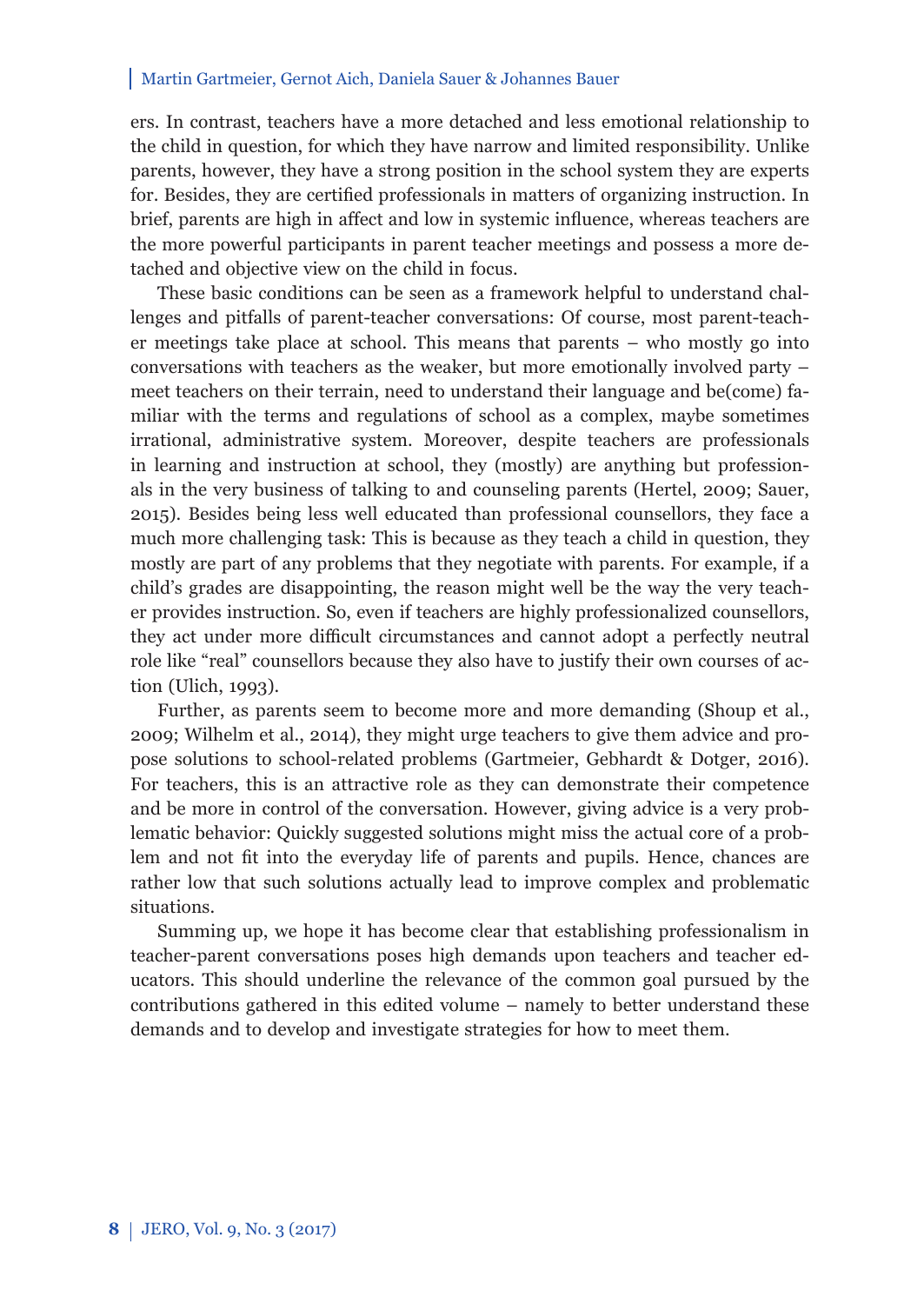# **Overview of the special issue**

The present volume is divided in two sections: The contributions in the first section investigate questions directly related to professionalism in parent-teacher conversations. The texts in the second section focus upon strategies for how to develop and assess this aspect of teacher professionalism. The contributions are described in more detail below.

### **Part 1: What is professionalism in teacher-parent conversations?**

How can we describe and model teachers' professionalism in parent-teacher conversations? This fundamental question is addressed in the first contribution of the present volume by Regina Jucks and Lena Päuler-Kuppinger, entitled "Teachers' and parents' beliefs about effective teaching and their assumptions on the other group's perspective".

In the third chapter, "Parent-Teacher Counseling: On 'blind spots' and didactic perspectives. A qualitative-reconstructive study on teachers' counseling responsibilities", Daniela Sauer further explores relevant antecedents that affect parent-teacher encounters.

### **Part 2: How can professionalism in teacher-parent conversations be developed and assessed?**

A training approach which is very relevant in this respect has been developed at the Pedagogical University of Schwäbisch-Gmünd: "The Gmuend Model for teacher-parent conferences – Application and evaluation of a teacher communication training". This second chapter of the edited volume was authored by Gernot Aich, Michael Behr and Christina Kuboth. In the fourth chapter, Anne Wiesbeck and her colleagues investigate "Simulated conversations for assessing professional conversation competence in teacher-parent and physician-patient conversations".

A comprehensive and differentiated discussion of all four chapters is provided by Heike Buhl and Johanna Hilkenmeier; their contribution is entitled "Professionalism in parent-teacher conversations: Aspects, determinants, and consequences. A competence-oriented discussion".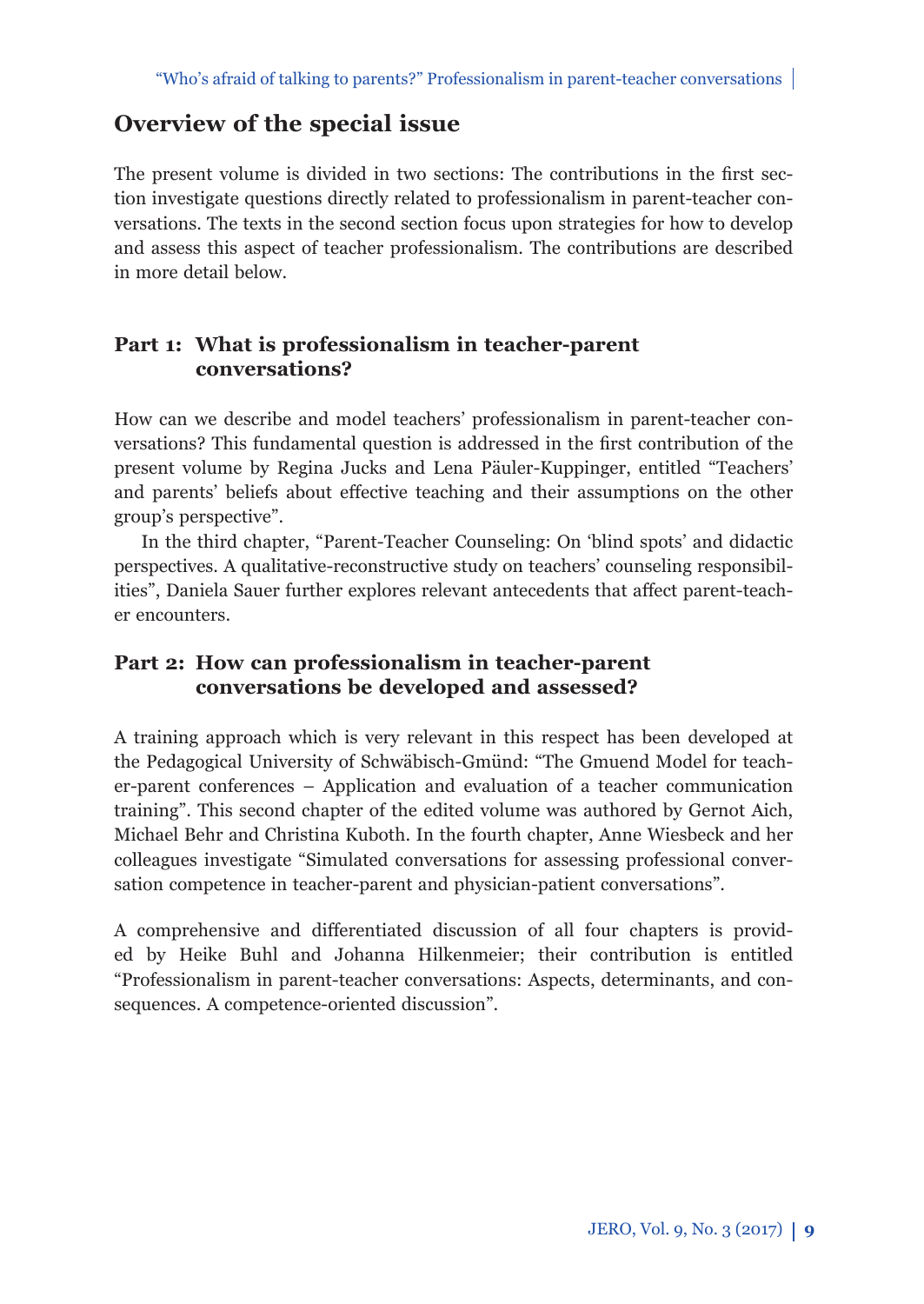## **References**

- Abrams, L. S., & Gibbs, J. T. (2002). Disrupting the logic of home-school relations: Parent involvement strategies and practices of inclusion and exclusion. *Urban Education, 37*(3), 384–407.
- Aich, G., & Behr, M. (2010). Kommunikation mit Eltern. Training und Evaluation der Gesprächsführung zwischen Lehrpersonen und Eltern. In F. Müller, A. Eichenberger, M. Lüders & J. Mayr (Eds.), *Lehrerinnen und Lehrer lernen. Konzepte und Befunde zur Lehrerfortbildung* (pp. 279–295). Münster, Germany: Waxmann.
- Carter, S. (2002). *The impact of parent family involvement on student outcomes: An annotated bibliography of research from the past decade* (CADRE, Ed.). Retrieved from http://www.directionservice.org/cadre/parent\_family\_involv.cfm
- Darling-Hammond, L., & Bransford, J. (Eds.). (2005). *Preparing teachers for a changing world. What teachers should learn and be able to do*. San Francisco, CA: Jossey-Bass.
- Dotger, B. (2010). "I had no idea": Developing dispositional awareness and sensitivity through a cross-professional pedagogy. *Teaching and Teacher Education, 26*(4), 805–812.
- Epstein, J. L., & Sanders, M. G. (2006). Prospects for change: Preparing educators for school, family, and community partnerships. *Peabody Journal of Education, 81*(2),  $81 - 120$ .
- Fan, X., & Chen, M. (2001). Parental involvement and students' academic achievement: A meta-analysis. *Educational Psychology Review, 13*(1), 1–22.
- Gartmeier, M., Bauer, J., Fischer, M. R., Hoppe-Seyler, T., Karsten, G., Kiessling, C., Möller, G. E., Wiesbeck, A., & Prenzel, M. (2015). Fostering professional communication skills of future physicians and teachers: Effects of e-learning with video cases and role-play. *Instructional Science, 43*(4), 443–462.
- Gartmeier, M., Gebhardt, M., & Dotger, B. (2016). How do teachers evaluate their parent communication competence? Latent profiles and relationships to workplace behaviors. *Teaching and Teaching Education, 55,* 207–216. doi: 10.1016/j. tate.2016.01.009
- Hennig, C., & Ehinger, W. (2003). *Das Elterngespräch in der Schule. Von der Konfrontation zur Kooperation* (2nd edition). Donauwörth, Germany: Auer.
- Hertel, S. (2009). *Beratungskompetenz von Lehrern*. Münster, Germany: Waxmann.
- Hertel, S., Bruder, S., Orwat-Fischer, A., & Laux, M. (2010). *Eltern beraten souverän und erfolgreich*. Donauwörth, Germany: Auer.
- Hoover-Dempsey, K., Bassler, O., & Brissie, J. (1987). Parent involvement: Contributions of teacher efficacy, school socioeconomic status, and other school characteristics. *American Educational Research Journal, 24*(3), 417–435.
- Johns, K. M. (1992). Lowering beginning teacher anxiety about parent-teacher conferences through role-playing. *The School Counselor, 40*(2), 146–152.
- Katz, L. G. (1984). *More talks with teachers*. Retrieved from http://files.eric.ed.gov/ fulltext/ED250099.pdf
- Keyes, C. R. (2000). *Parent-teacher partnerships: A theoretical approach for teachers*. Retrieved from http://files.eric.ed.gov/fulltext/ED470883.pdf
- Kotthoff, H. (2012). Lehrer(inne)n und Eltern in Sprechstunden an Grund und Förderschulen. Zur interaktionalen Soziolinguistik eines institutionellen Gesprächstyps. *Online-Zeitschrift zur verbalen Interaktion, 13*, 290–321.
- Krumm, V. (1991). Das Verhältnis von Elternhaus und Schule. In L. Roth (Ed.), *Pädagogik – Handbuch für Studium und Praxis* (pp. 893–905). München, Germany: Ehrenwirth.
- Krumm, V. (1996). Über die Vernachlässigung der Eltern durch Lehrer und Erziehungswissenschaft. Plädoyer für eine veränderte Rolle der Lehrer bei der Erziehung der Kinder. In A. Leschinsky (Ed.), *Die Institutionalisierung von Lehren und*